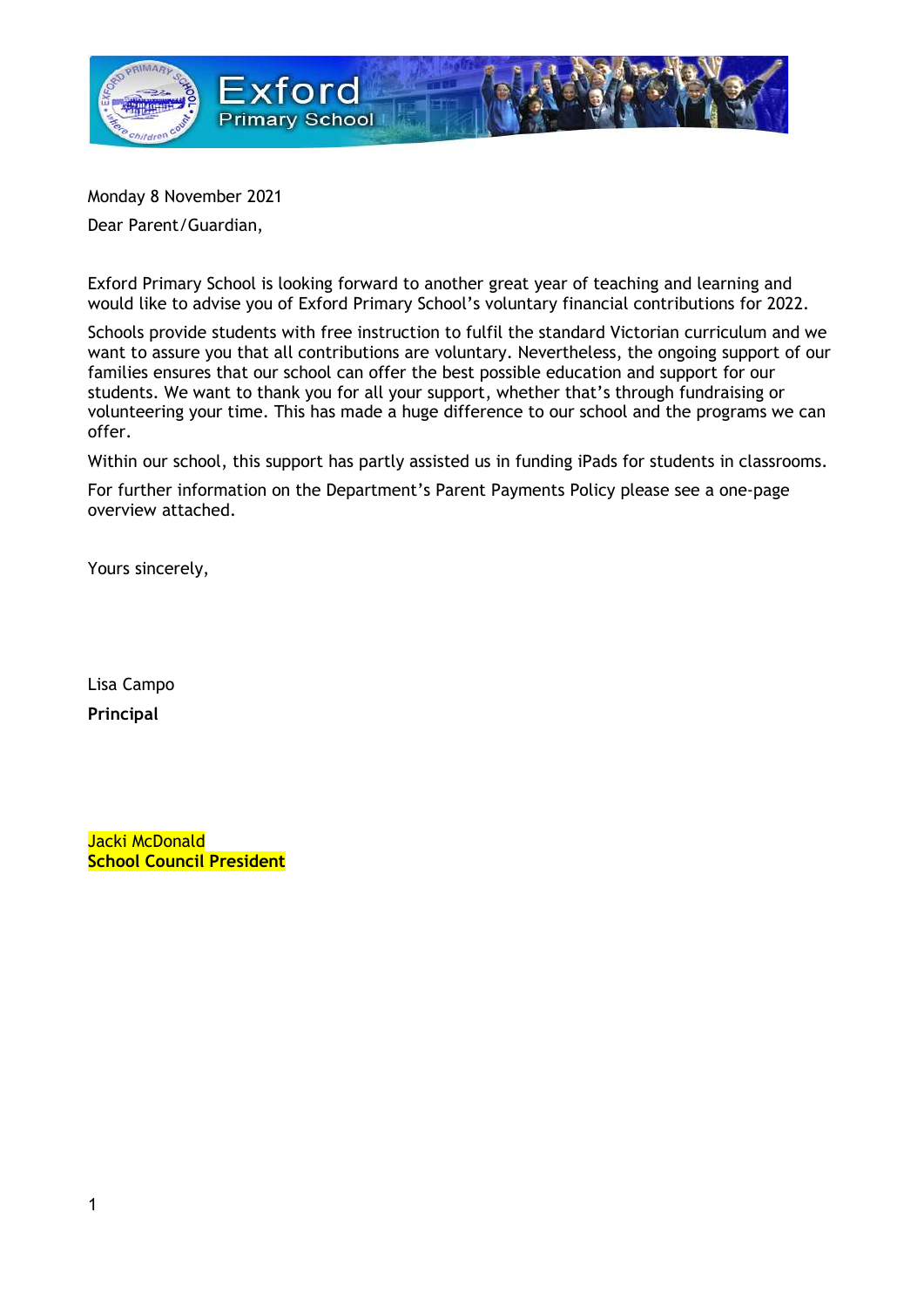

### Educational items for students to own

Attached is a list of items that the school recommends you purchase from Paperchase Office National for your child to individually own and use.

### Extra-Curricular Items and Activities

Exford Primary School offers a range of items and activities that enhance or broaden the schooling experience of students and are above and beyond what the school provides in order to deliver the Curriculum. These are provided on a user-pays basis.

### Financial Support for Families

Exford Primary School understands that some families may experience financial difficulty and offers a range of support options, including:

- the Camps, Sports and Excursions Fund
- Pre-Activity payment plan (School activities must be paid for in full prior to the event).

For a confidential discussion about accessing these services, or if you would like to discuss alternative payment arrangements, contact:

Lisa Humplik

Business Manager

Ph: 03 9743 5025| Email: lisa.humplik@education.vic.gov.au

#### Payment Methods

- Book Pack payments order through PaperChase website
- School activity payments using our QKR app

#### Refunds

Parent requests for refunds are subject to the discretion of the school and made on a case-bycase basis. Refunds will be provided where the school deems it is reasonable and fair to do so, taking into consideration whether a cost has been incurred, the Department's Parent Payment Policy and Guidance, Financial Help for Families Policy and any other relevant information.